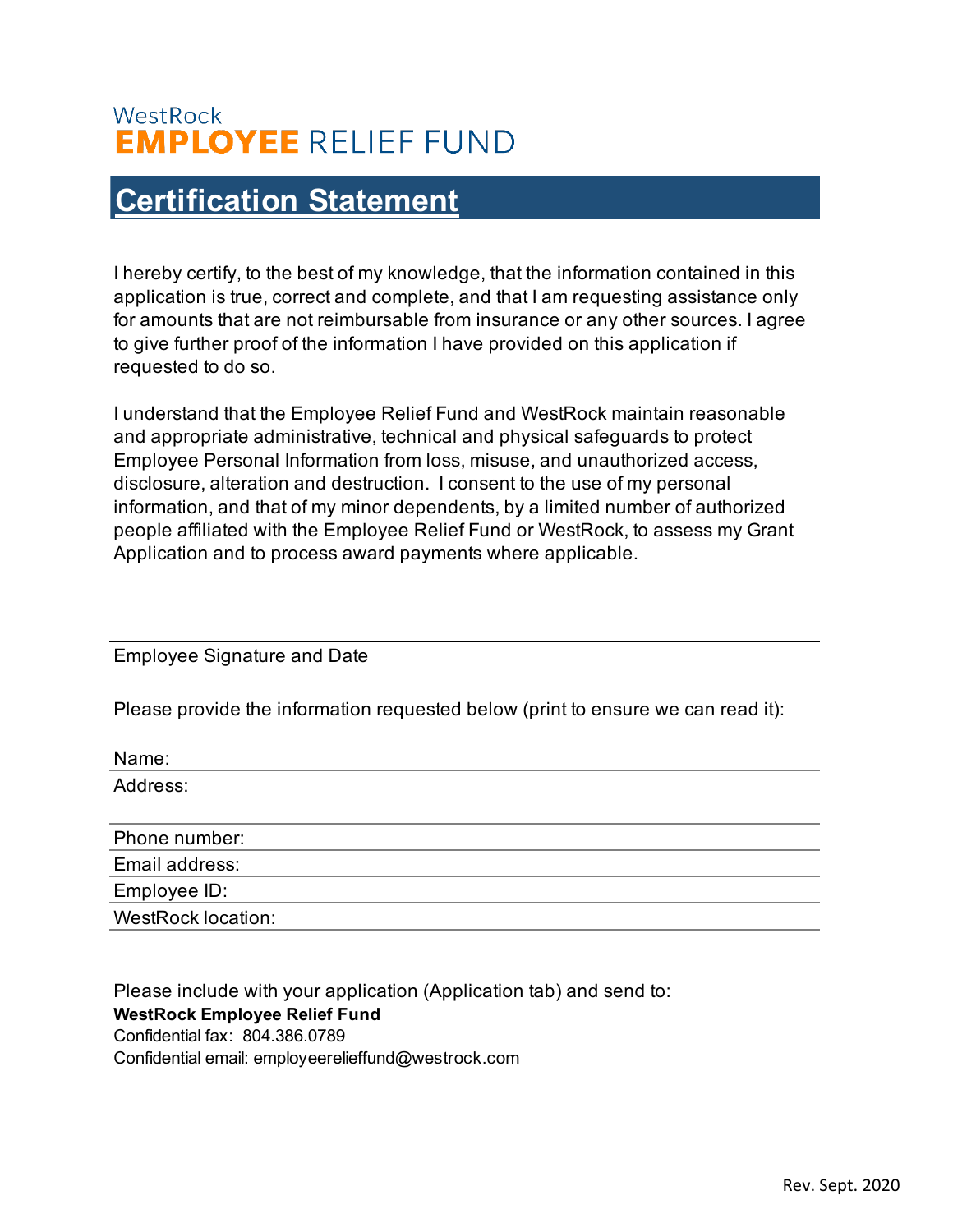## WestRock<br>**EMPLOYEE** RELIEF FUND

| <b>Employee Relief Fund Application</b> |  |
|-----------------------------------------|--|
|-----------------------------------------|--|

| <u>Employee Relief Fund Application</u>                                                                                                                                                                                                                                                                                                           |                                               |                                                                                                                           |
|---------------------------------------------------------------------------------------------------------------------------------------------------------------------------------------------------------------------------------------------------------------------------------------------------------------------------------------------------|-----------------------------------------------|---------------------------------------------------------------------------------------------------------------------------|
| 1 Please list your approximate annual net income (after taxes and deductions).                                                                                                                                                                                                                                                                    |                                               |                                                                                                                           |
| 2 List the total of additional household income (spouse/partner income, pension, etc.)<br>Other government assistance/support (employment insurance, unemployment, food stamps,<br>disability, social security, etc.)<br>Child/spousal support, rental income, all other sources of income                                                        | <b>Total</b>                                  | $\overline{0}$<br>$\mathbf{0}$<br>$\overline{0}$<br>$\overline{0}$                                                        |
| 3 List all directly related short term expenses incurred due to the disaster. Examples may<br>include: temporary housing, costs to reduce ongoing damage (damage mitigation),<br>generators, immediate clothing and food needs, insurance deductible and other one<br>time/unexpected costs. (Please attach a separate itemized list, if needed.) | <b>Expense type:</b>                          | 0 <br>$\pmb{0}$<br>$\overline{0}$<br>$\pmb{0}$<br>$\pmb{0}$<br>$\overline{0}$<br>$\mathbf 0$<br>$\pmb{0}$<br>$\mathbf{0}$ |
|                                                                                                                                                                                                                                                                                                                                                   | Total                                         | $\pmb{0}$<br>$\overline{0}$                                                                                               |
| 4 List any assistance you have received (eg. insurance, Red Cross, FEMA or other disaster-<br>related benefits)                                                                                                                                                                                                                                   | Name of organization<br>providing assistance: | 0 <br>$\mathbf 0$<br>$\overline{0}$                                                                                       |
|                                                                                                                                                                                                                                                                                                                                                   | Total                                         | $\overline{0}$                                                                                                            |
| 5 Please use the space below to share more information about what happened and the impact<br>to your family. Consider including a brief overview of the disaster, relevant peripheral<br>information, additional hardships, etc. (Attach additional page if needed.)                                                                              |                                               |                                                                                                                           |
|                                                                                                                                                                                                                                                                                                                                                   |                                               |                                                                                                                           |
|                                                                                                                                                                                                                                                                                                                                                   |                                               |                                                                                                                           |
|                                                                                                                                                                                                                                                                                                                                                   |                                               |                                                                                                                           |
|                                                                                                                                                                                                                                                                                                                                                   |                                               |                                                                                                                           |
|                                                                                                                                                                                                                                                                                                                                                   |                                               |                                                                                                                           |
|                                                                                                                                                                                                                                                                                                                                                   |                                               |                                                                                                                           |
|                                                                                                                                                                                                                                                                                                                                                   |                                               |                                                                                                                           |

**6** List all dependants:

| Name | Relationship to applican |  |
|------|--------------------------|--|
|      |                          |  |
|      |                          |  |
|      |                          |  |
|      |                          |  |
|      |                          |  |
|      |                          |  |